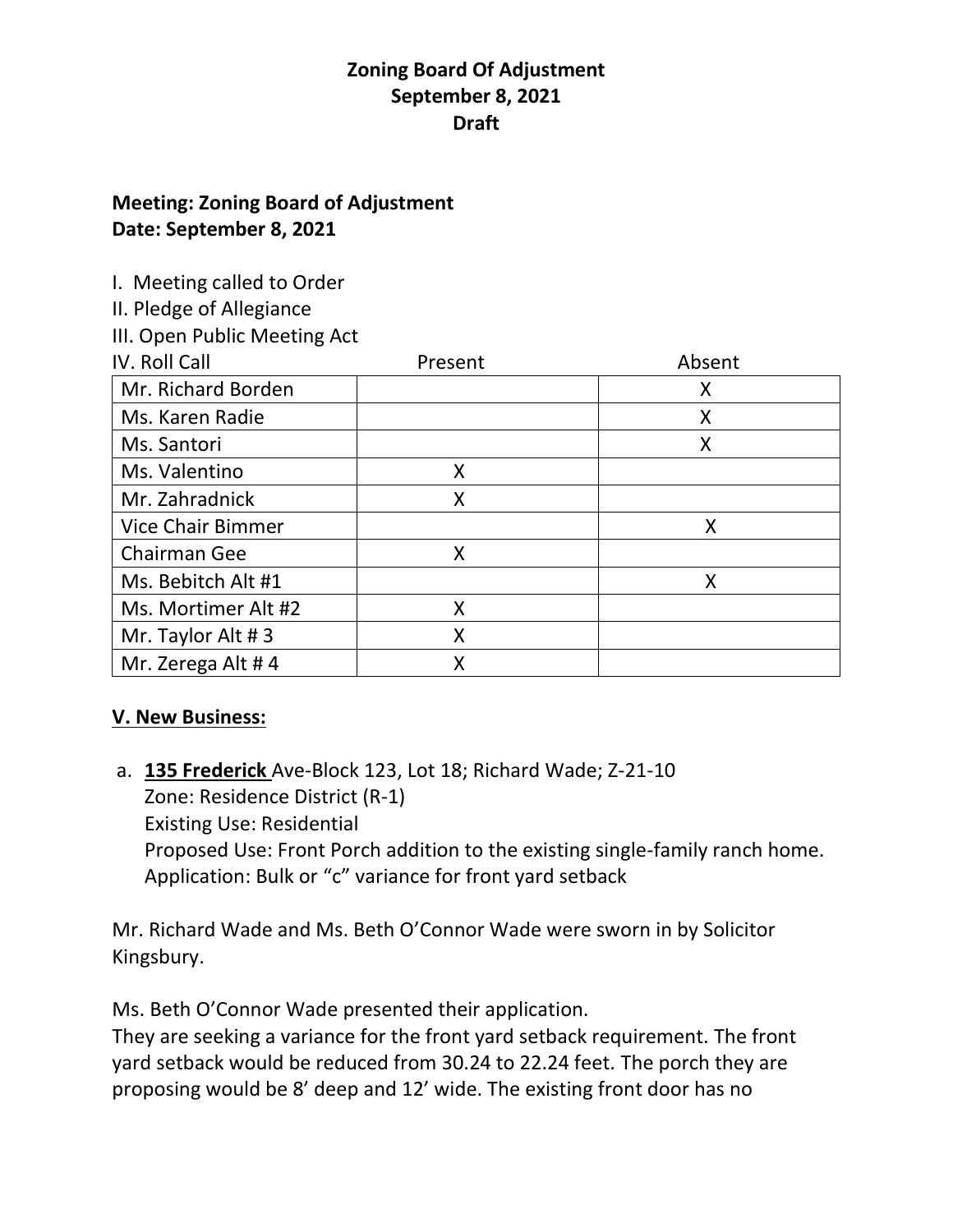protection and has southern exposure which over time has deteriorated the door and frame.

Ms. O'Connor-Wade stated how important the addition of a porch would be to them. They are both working parents and their 85 year old mom assists their children before and after school. The Wade's worry about her safety on the steps (no railings) and feel a porch would be a great place for her to sit while waiting for the children's return. The coverage of the porch is also important to them because they get medications delivered that are packed in "ice".

Ms. O' Connor-Wade sited several neighbors that have added porches to their homes:

115 Frederick Ave 119 Frederick Ave 123 Frederick Ave

Their addition would most mimic 123 Frederick Ave.

Board Member Valentino asked if the stairs would extend out from the porch? Response was yes, by 3'.

Chairman Gee opened the meeting to the General Public.

Mr. Joseph Walters testified on the Wade's behalf. He is speaking in favor of the Porch addition due to the hazardous condition of having to step back when the storm door opens. He feels the addition of the porch would be consistent with other homes in the neighborhood.

Chairman Gee closed the Public Portion.

A Motion to Approve was made by Mr. Zahradnick, second by Ms. Valentino, All Approve

**b. 55 W Woodcrest Ave**- Block 129.11 Lot 15; Katie Carangi; Z-21-11 Zone: Residence District (R-1) Existing Use: Residential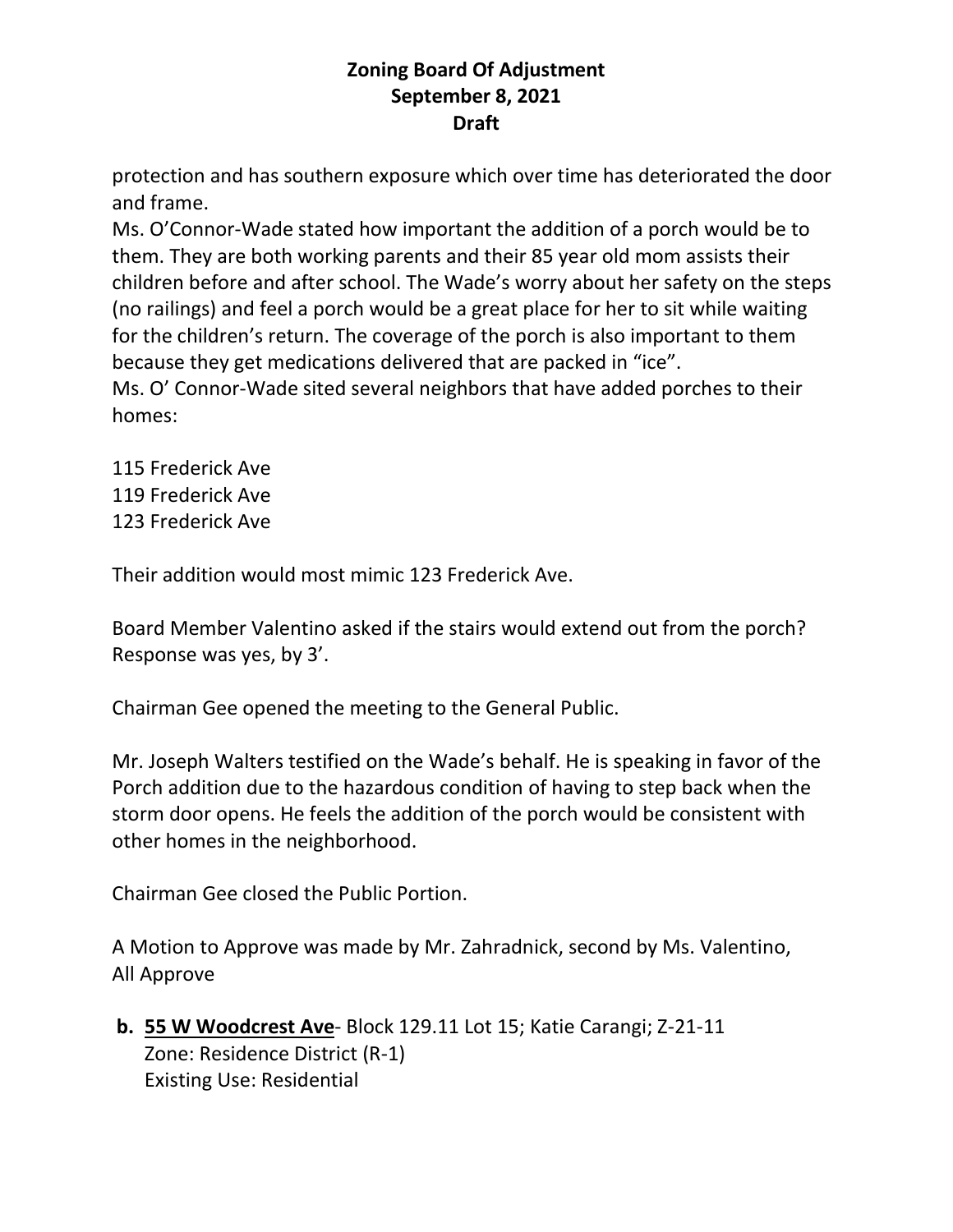Proposed Use: Porch at the front of the house and Laundry Room/Office addition at the rear to the existing split level frame dwelling. Application: Bulk or "c" variance for front yard setback

Ms. Katie Carangi was sworn in by Solicitor Kingsbury.

Ms. Carangi presented her application. She is seeking to build a 120 Square Foot porch with steps at the front leading to the walkway. This would reduce the front yard setback from 26.2 feet to 19.39 feet.

Ms. Carangi is also proposing a Laundry Room/Office addition on the rear of her home. This would be built on top of an existing concrete patio.

 Solicitor Kingsbury asked if a variance is needed for the back addition? Zoning Officer Soni stated No.

 Chairman Gee stated that this house was built prior to the 30 Front yard Setback requirement.

 Chairman Gee asked applicant about stormwater runoff. Zoning Officer Soni has spoken with applicant, and she has agreed to take care Of any issues.

Chairman Gee asked if any one had looked at the Grading?

 Board Engineer McNulty stated that if there aren't any problems with grading now as a result of the concrete patio, there shouldn't be any as a result of the addition.

Ms. Carangi stated that three other properties have similar porches:

 20 E Woodcrest Ave 2 Arlington Ave 13 E Woodcrest Ave

 Chairman Gee Opened the meeting to the General Public. Public Portion Closed